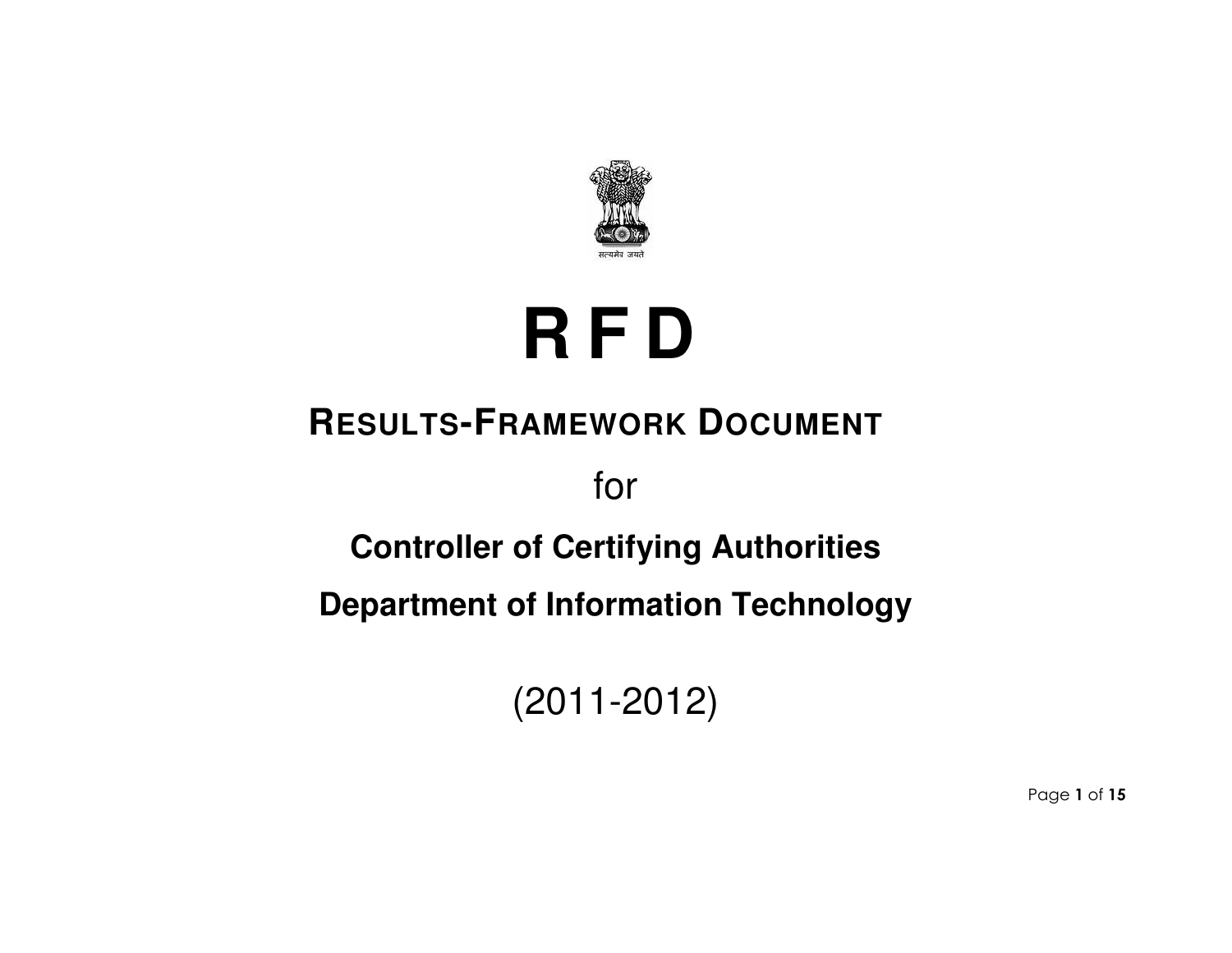#### **SECTION 1:**

#### **Vision, Mission, Objectives and Functions**

#### **Vision**

• To create Trust in Electronic Transactions.

#### **Mission**

• Authentication of transactions performed in the Electronic environment.

#### **Objectives**

- Implementation of authentication system in electronic environment through Public Key Infrastructure (PKI)
- To create awareness about the authentication techniques in the PKI.

#### **Functions.**

- Exercising supervision over the activities of the Certifying Authorities;
- Certifying public keys of the Certifying Authorities
- Laying down the standards to be maintained by the Certifying Authorities;
- Specifying the qualifications and experience which employees of the Certifying Authorities should possess;
- Specifying the conditions subject to which the Certifying Authorities shall conduct their business;

Page 2 of 15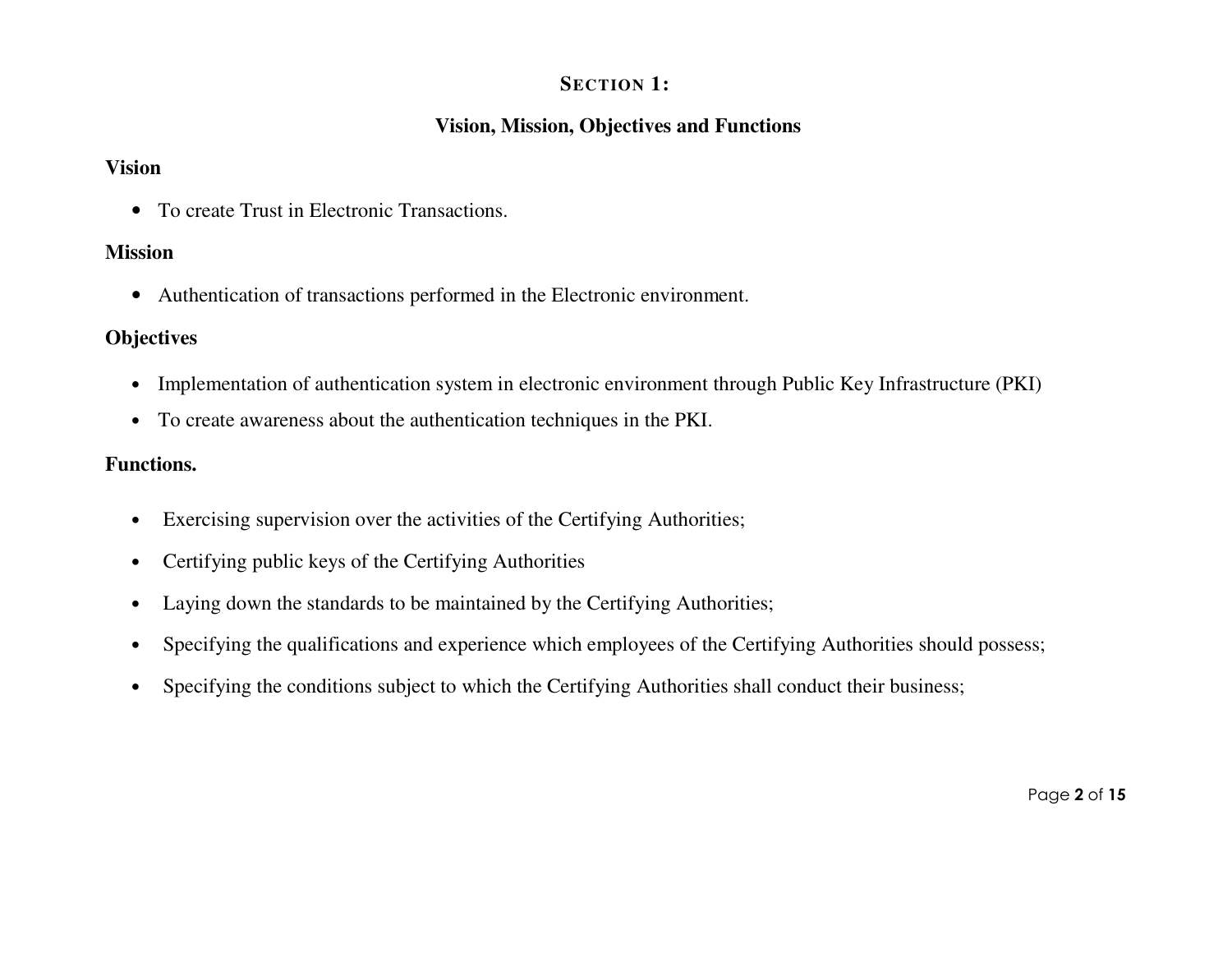- Specifying the content of written, printed or visual material and advertisements that may be distributed or used in respect of a Electronic Signature Certificate and the Public Key;
- Specifying the form and content of a Electronic Signature Certificate and the key;
- Specifying the form and manner in which accounts shall be maintained by the Certifying Authorities;
- Specifying the terms and conditions subject to which auditors may be appointed and the remuneration to be paid to them;
- Facilitating the establishment of any electronic system by a Certifying Authority either solely or jointly with other Certifying Authorities and regulation of such systems;
- Specifying the manner in which the Certifying Authorities shall conduct their dealings with the subscribers;
- Resolving any conflict of interests between the Certifying Authorities and the subscribers;
- Laying down the duties of the Certifying Authorities;
- Maintaining a data-base containing the disclosure record of every Certifying Authority containing such particulars as may be specified by regulations, which shall be accessible to public.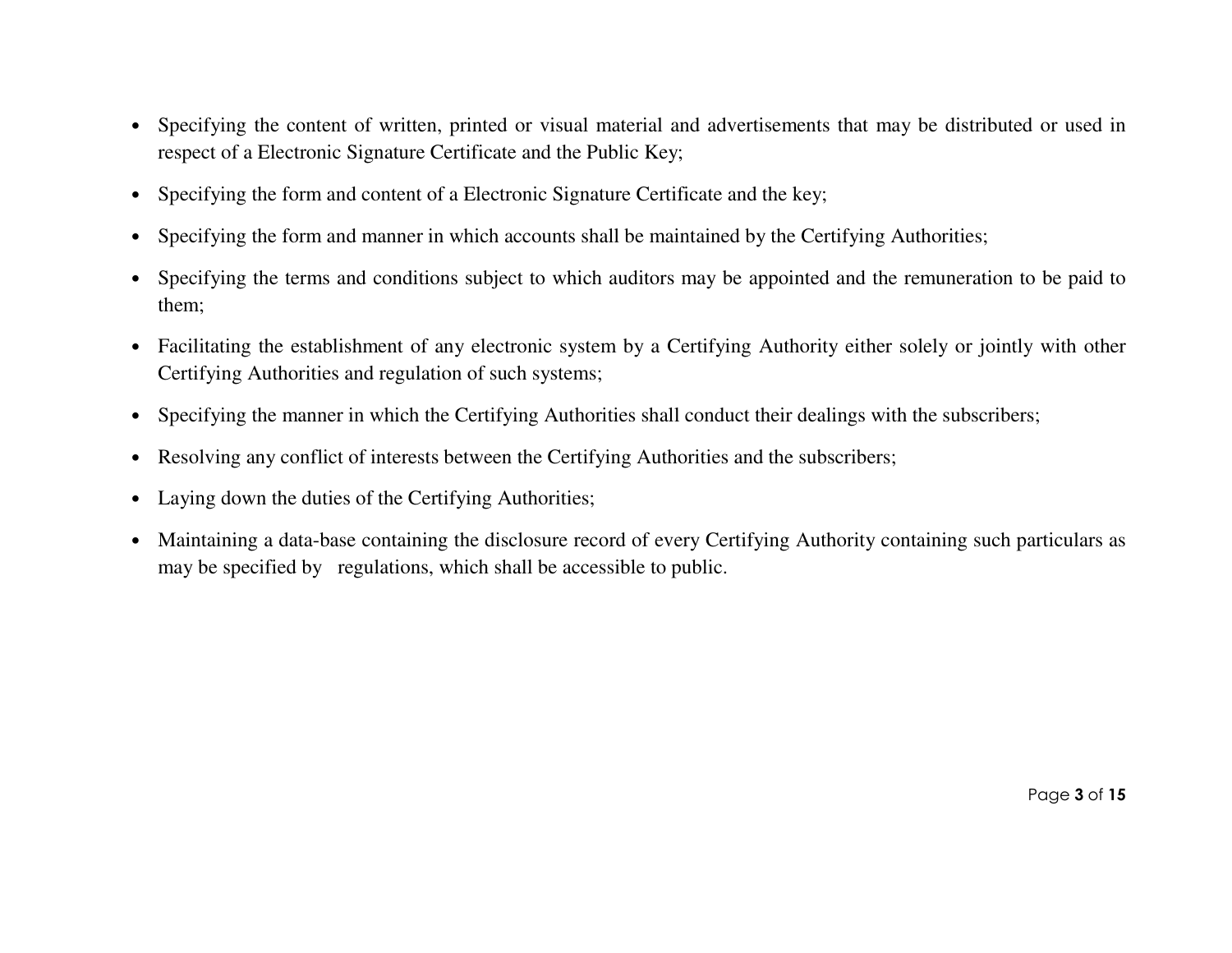#### SECTION 2: Inter se Priorities among Key Objectives, Success indicators and **Targets**

| Column 1                                                                                          | <b>Column</b><br>$\overline{2}$ | Column 3                                 | Column 4                                                 |        | <b>Column</b><br>$\overline{\mathbf{5}}$ | Column 6       |              |                         |      |      |
|---------------------------------------------------------------------------------------------------|---------------------------------|------------------------------------------|----------------------------------------------------------|--------|------------------------------------------|----------------|--------------|-------------------------|------|------|
|                                                                                                   |                                 |                                          |                                                          |        |                                          |                |              | Target / Criteria Value |      |      |
| Objective                                                                                         | Weight                          | Actions                                  | Success Indicator                                        | Unit   | Weight                                   | Excellent      | Very<br>Good | Good                    | Fair | Poor |
|                                                                                                   |                                 |                                          |                                                          |        |                                          | 100%           | 90%          | 80%                     | 70%  | 60%  |
| Objective 1                                                                                       |                                 | <b>Action 1</b>                          |                                                          |        |                                          |                |              |                         |      |      |
| • Implementation<br>of authentication<br>system in<br>electronic<br>environment<br>through Public | 70                              | Auditing of<br>Certifying<br>Authorities | Number of<br>Certifying<br><b>Authorities</b><br>audited | Number | 20                                       | $\overline{7}$ | 6            | 5                       | 4    | ⌒    |

#### (1st April 2011 – 31st March 2012)

Page 4 of 15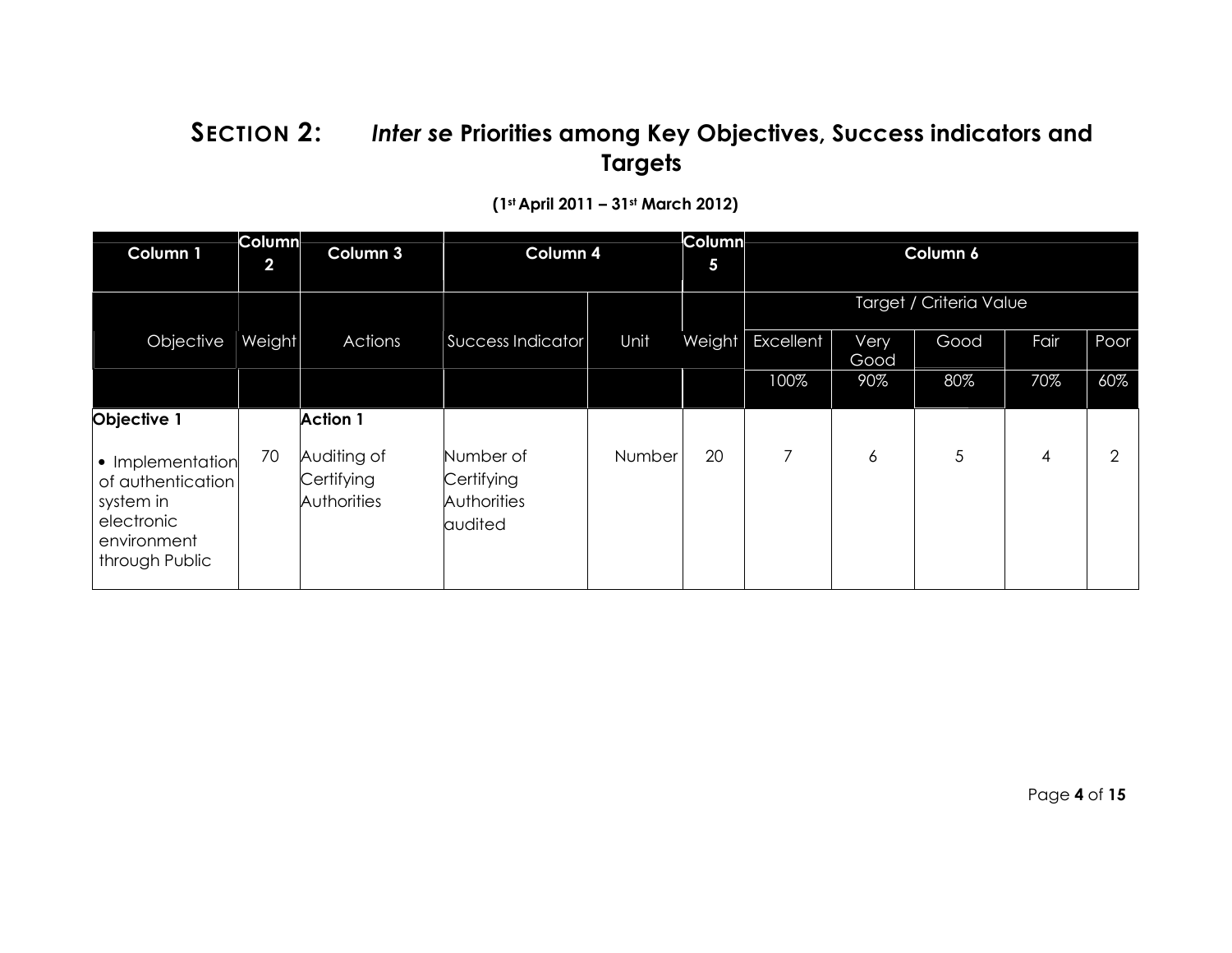| Key Infrastructure<br>(PKI). | <b>Action 2</b><br>Certifying the<br>Public Keys of the taken for<br>Certifying<br>Authorities and<br>Publishing of the<br>Certificate. | Average Time<br>Publishing of the<br>Certificates on<br>CCA's Website.                                                                                                          | Days | 10 | 20 | 22 | 25 | 28 | 30 |
|------------------------------|-----------------------------------------------------------------------------------------------------------------------------------------|---------------------------------------------------------------------------------------------------------------------------------------------------------------------------------|------|----|----|----|----|----|----|
|                              | <b>Action 3</b><br>Publishing the<br>Certificate<br><b>Revocation List</b><br>(CRL) of certifying from the due<br>Authorities.          | Average Time<br>taken for<br>publishing of CRL<br>date.                                                                                                                         | Days | 10 | 33 | 34 | 35 | 36 | 37 |
|                              | <b>Action 4</b><br><b>Issuance/Renewal Average Time</b><br>of Licences                                                                  | taken for<br><b>Issuance of the</b><br>Licences to the<br>new applicant or<br>Renewal of<br>Licences of the<br>Existing CA's after<br>receiving the<br>complete<br>Application. | Days | 15 | 50 | 53 | 55 | 58 | 60 |

Page 5 of 15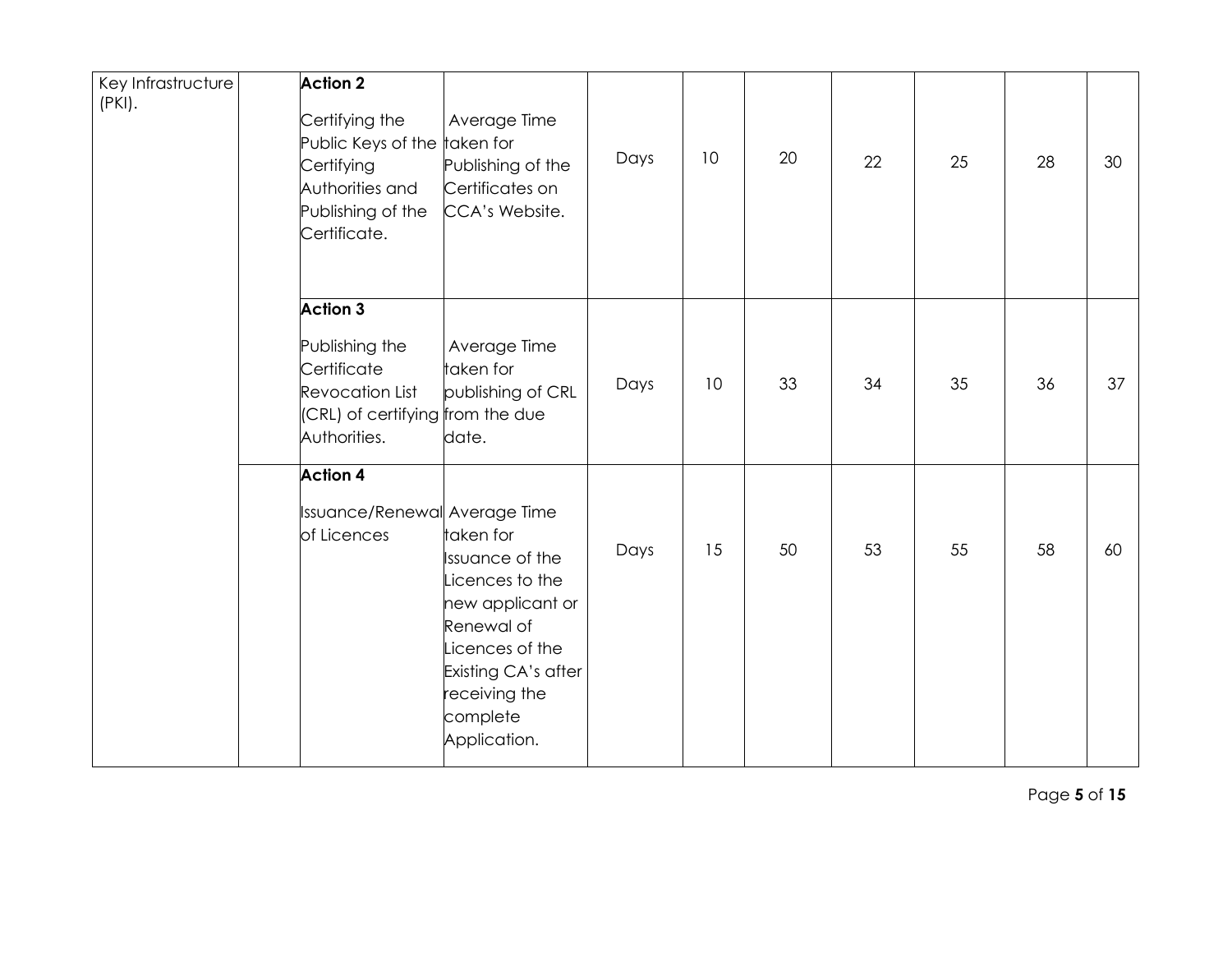|                                                                                                     |    | <b>Action 5</b><br>Up-gradation of<br>standards to<br>change the                                                                          | Completion of<br>implementation<br>of Hashing | Date   | 15 | 10 <sup>th</sup> March<br>2012 | 15 <sup>th</sup><br>March<br>2012 | 20th March<br>2012 | 25 <sup>th</sup><br>March<br>2012 | 31 <sup>th</sup><br>March<br>2012 |
|-----------------------------------------------------------------------------------------------------|----|-------------------------------------------------------------------------------------------------------------------------------------------|-----------------------------------------------|--------|----|--------------------------------|-----------------------------------|--------------------|-----------------------------------|-----------------------------------|
|                                                                                                     |    | Hashing Algorithm Algorithm to SHA-<br>from SHA-1 to<br>$SHA-2$                                                                           | 2                                             |        |    |                                |                                   |                    |                                   |                                   |
| Objective 2<br>• To create<br>awareness about<br>the<br>authentication<br>techniques in the<br>PKI. | 19 | <b>Action 1</b><br>To Facilitate the<br>awareness<br>programmes on<br><b>Digital</b><br>Signature/IT Laws<br>in various<br>organisations. | Awareness<br>Programmes<br>Facilitated.       | Number | 19 | 14                             | 12                                | 10                 | 8                                 | 6                                 |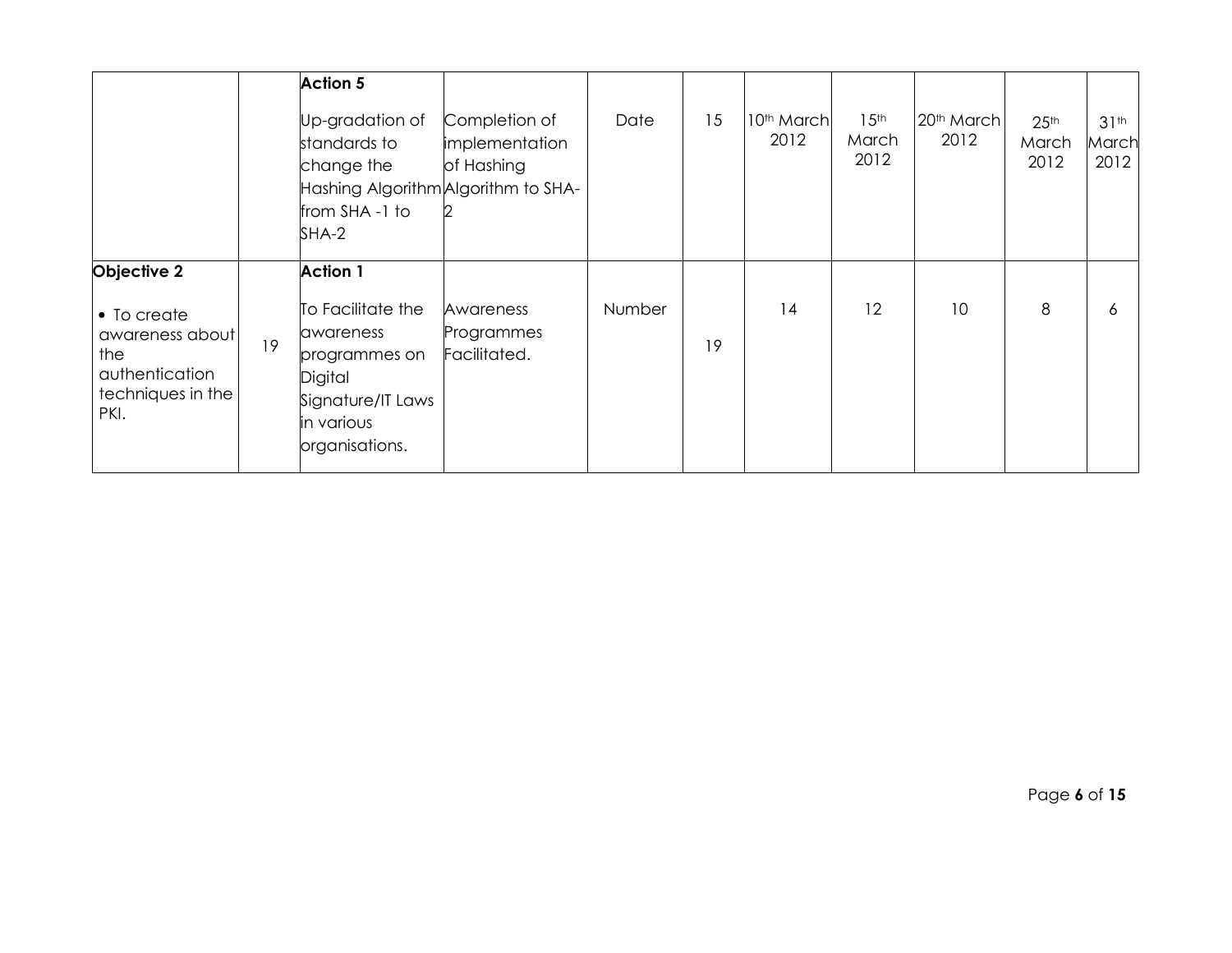#### **Mandatory Success Indicators**

Each RFD must contain the following mandatory indicators to promote enhanced and sustainable organisational performance levels.

| Objective              | Actions                                                                                                                                    | Success                                                                           | Unit | Weight | Excellent       | Target          | Criteria        | Value           | Poor            |
|------------------------|--------------------------------------------------------------------------------------------------------------------------------------------|-----------------------------------------------------------------------------------|------|--------|-----------------|-----------------|-----------------|-----------------|-----------------|
|                        |                                                                                                                                            | Indicator<br>Unit                                                                 |      |        | 100%            | Very<br>Good    | Good            | Fair            | 60%             |
|                        |                                                                                                                                            |                                                                                   |      |        |                 | 90%             | 80%             | 70%             |                 |
| <b>Efficient</b>       | Timely submission                                                                                                                          | On-time                                                                           | Date | $2\%$  | March           | April 3         | April 4         | April 5 2011    | April 6 2011    |
| Functioni<br>ng of the | of RFD for 2011-12                                                                                                                         | submission                                                                        |      |        | 31 2011         | 2011            | 2011            |                 |                 |
| <b>RFD</b><br>System   | Timely submission<br>of Results for 2011-<br>12                                                                                            | On-time<br>submission                                                             | Date | $1\%$  | May 1<br>2012   | May 3<br>2012   | May 4<br>2012   | May 5 2012      | May 6<br>2012   |
|                        | Finalize a Strategic<br>Plan for RC                                                                                                        | Finalize the<br>Strategic<br>Plan for<br>next 5 years                             | Date | $2\%$  | Dec. 10<br>2011 | Dec. 15<br>2011 | Dec. 20<br>2011 | Dec. 24<br>2011 | Dec. 31<br>2011 |
|                        | Identify potential<br>areas of<br>corruption related<br>to organization<br>activities and<br>develop an action<br>plan to mitigate<br>them | Finalize an<br>action plan<br>to mitigate<br>potential<br>areas of<br>corruption. | %    | 2%     | Dec. 10<br>2011 | Dec. 15<br>2011 | Dec. 20<br>2011 | Dec. 24<br>2011 | Dec. 31<br>2011 |

Page 7 of 15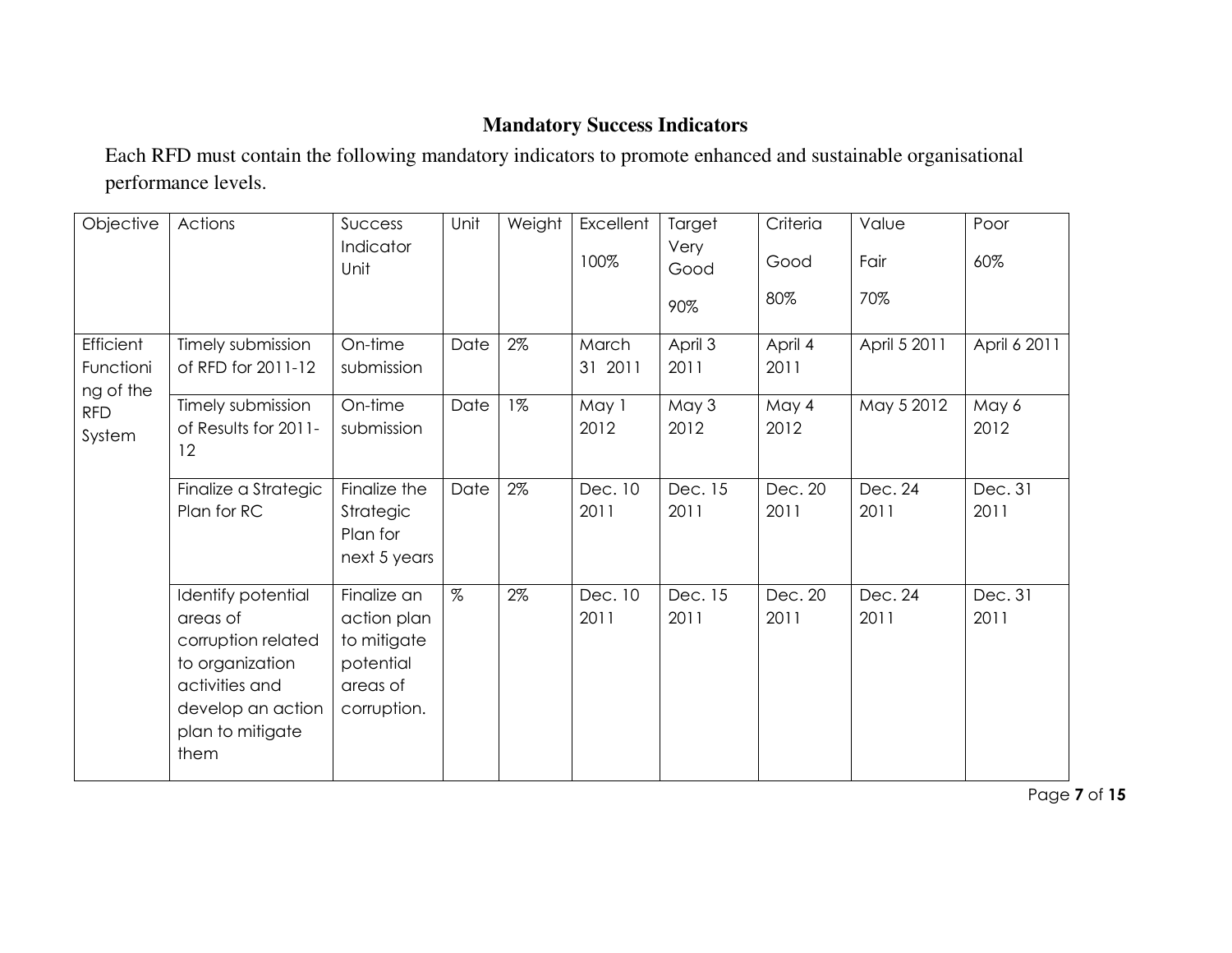| Implementation of | Create a      | Date | $2\%$ | Dec. 10 | Dec. 15 | Dec. 20 | Dec. 24 | Dec. 31 |
|-------------------|---------------|------|-------|---------|---------|---------|---------|---------|
| Sevottam          | Sevottam      |      |       | 2011    | 2011    | 2011    | 2011    | 2011    |
|                   | complaint     |      |       |         |         |         |         |         |
|                   | system to     |      |       |         |         |         |         |         |
|                   | implement,    |      |       |         |         |         |         |         |
|                   | monitor       |      |       |         |         |         |         |         |
|                   | and review    |      |       |         |         |         |         |         |
|                   | Citizen's     |      |       |         |         |         |         |         |
|                   | Charter       |      |       |         |         |         |         |         |
|                   |               |      |       |         |         |         |         |         |
|                   | Create a      | Date | $2\%$ | Dec. 10 | Dec. 15 | Dec. 20 | Dec. 24 | Dec. 31 |
|                   | Sevottam      |      |       | 2011    | 2011    | 2011    | 2011    | 2011    |
|                   | Complaint     |      |       |         |         |         |         |         |
|                   | system to     |      |       |         |         |         |         |         |
|                   | redress and   |      |       |         |         |         |         |         |
|                   | monitor       |      |       |         |         |         |         |         |
|                   | public        |      |       |         |         |         |         |         |
|                   | Grievances    |      |       |         |         |         |         |         |
|                   |               |      |       |         |         |         |         |         |
|                   | <b>TOTAL</b>  | $=$  | 11%   |         |         |         |         |         |
|                   | <b>WEIGHT</b> |      |       |         |         |         |         |         |
|                   |               |      |       |         |         |         |         |         |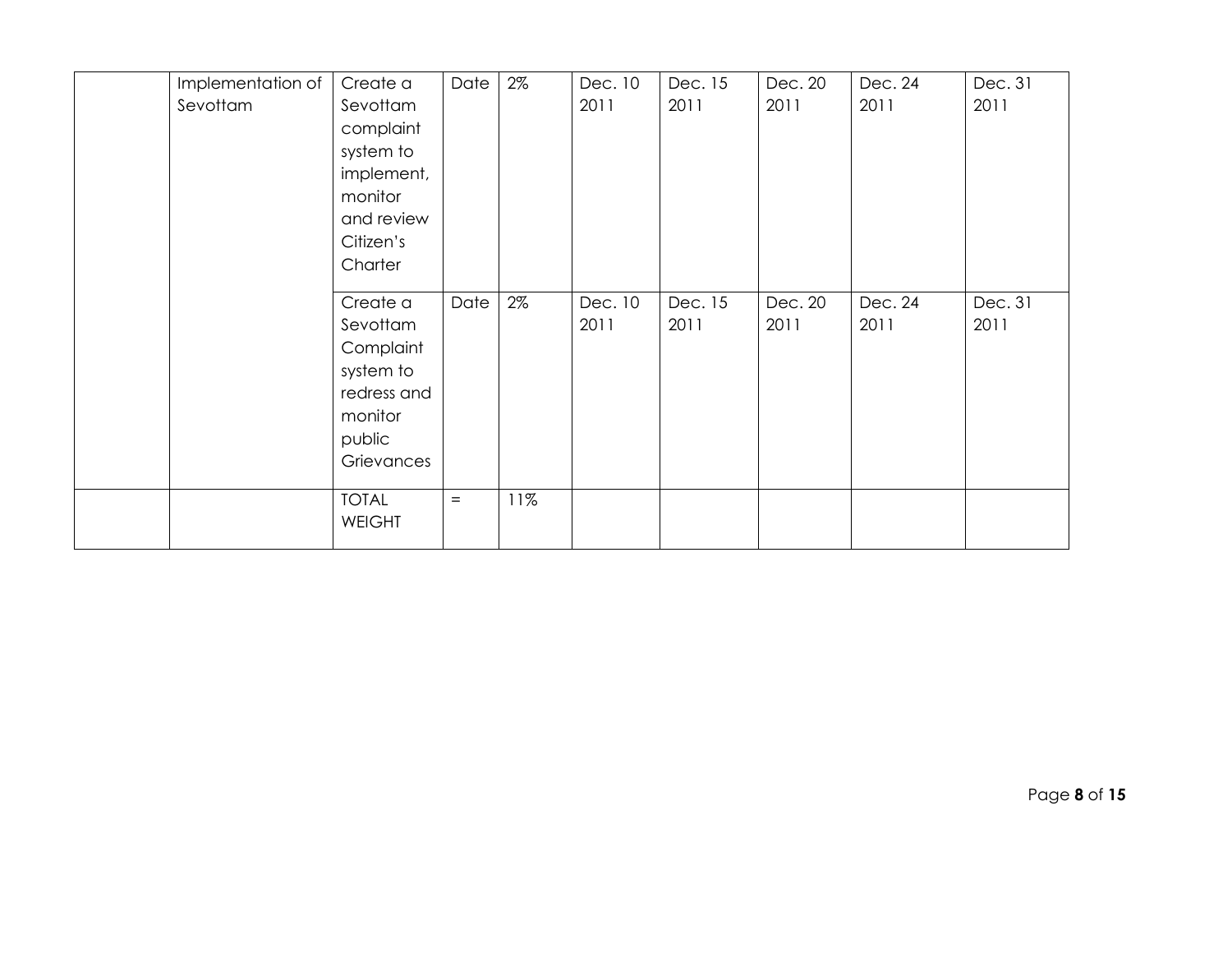**SECTION 3:** Trend Values of the Success Indicators

| Column 1                                                                                                             | Column<br>$\overline{\mathbf{2}}$ | Column 3mn 3                                                | Column 4                                          | 5      | 6                                     | Column Column Column 7 Column 8 Column |                                 | 9                                    |                     |
|----------------------------------------------------------------------------------------------------------------------|-----------------------------------|-------------------------------------------------------------|---------------------------------------------------|--------|---------------------------------------|----------------------------------------|---------------------------------|--------------------------------------|---------------------|
| Objective                                                                                                            | Weight                            | <b>Actions</b>                                              | Success Indicator                                 | Unit   | Actual<br>Value for Value<br>FY 09-10 | <b>Actual</b><br>for FY                | Target<br>Value for<br>FY 11-12 | Projected Project<br>Value for<br>FY | ed<br>Value         |
|                                                                                                                      |                                   |                                                             |                                                   |        |                                       | $10-11$                                |                                 | $12 - 13$                            | for FY<br>$13 - 14$ |
| Objective 1<br>• Implementation<br>of authentication<br>system in<br>electronic<br>environment<br>through Public Key | 70                                | <b>Action 1</b><br>Auditing of<br>Certifying<br>Authorities | Number of<br>Certifying<br>Authorities<br>audited | Number | 7                                     | 7                                      | 6                               | 7                                    |                     |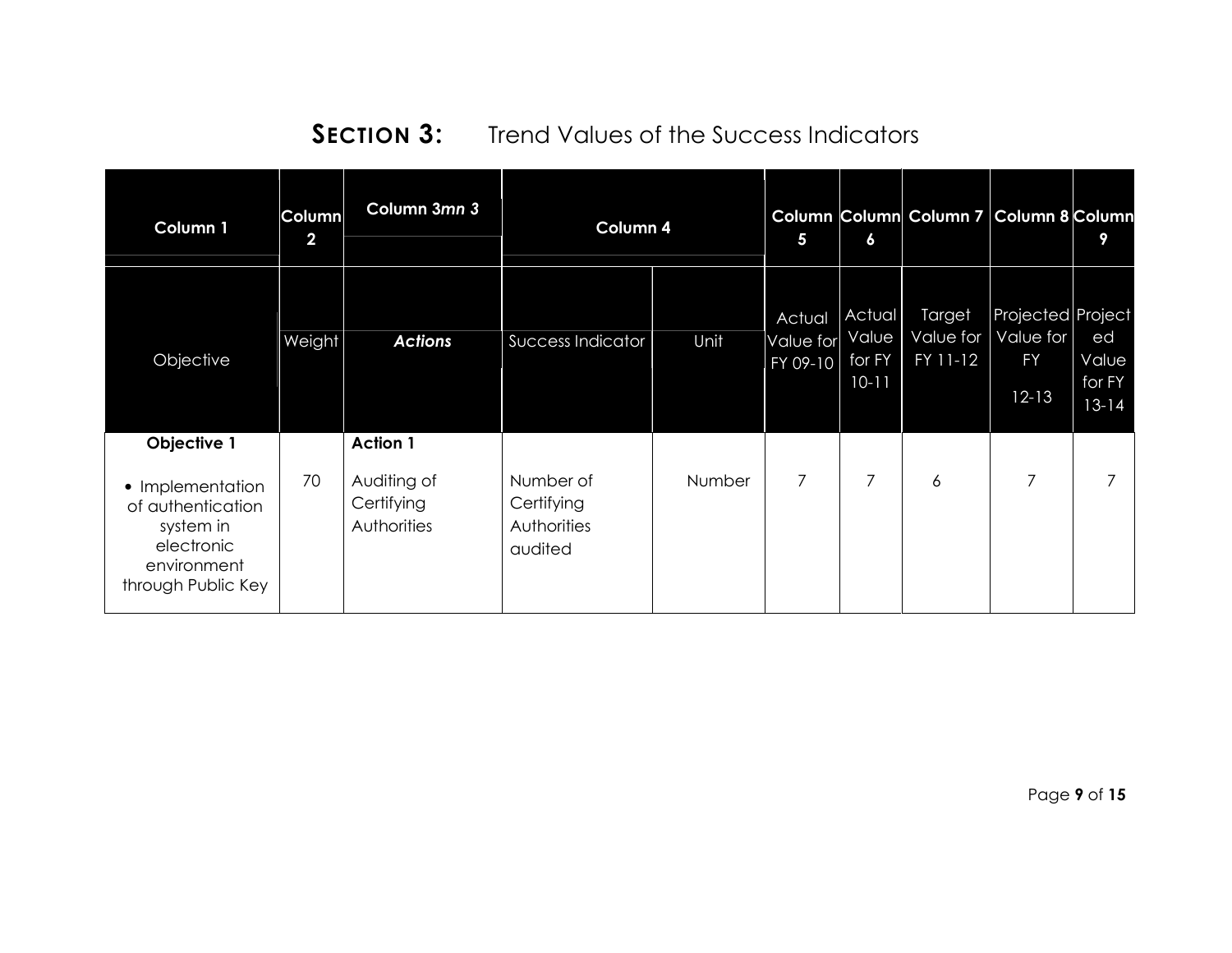| Infrastructure (PKI). | <b>Action 2</b>                                                                                            |                                                                                                                                                                                          |      |    |    |    |    |    |
|-----------------------|------------------------------------------------------------------------------------------------------------|------------------------------------------------------------------------------------------------------------------------------------------------------------------------------------------|------|----|----|----|----|----|
|                       | Certifying the<br>Public Keys of the<br>Certifying<br>Authorities and<br>Publishing of the<br>Certificate. | Average Time<br>taken for<br>Publishing of the<br>Certificates on<br>CCA's Website.                                                                                                      | Days | 24 | 23 | 22 | 20 | 19 |
|                       | <b>Action 3</b>                                                                                            |                                                                                                                                                                                          |      |    |    |    |    |    |
|                       | Publishing the<br>Certificate<br><b>Revocation List</b><br>(CRL) of certifying<br>Authorities.             | Average Time<br>taken for<br>publishing of CRL<br>from the due<br>date.                                                                                                                  | Days | 36 | 35 | 34 | 33 | 32 |
|                       | <b>Action 4</b>                                                                                            |                                                                                                                                                                                          |      |    |    |    |    |    |
|                       | Issuance/Renewal<br>of Licences                                                                            | Average Time<br>taken for<br>Issuance of the<br>Licences to the<br>new applicant or<br>Renewal of<br>Licences of the<br>Existing CA's<br>after receiving<br>the complete<br>Application. | Days | 58 | 55 | 53 | 52 | 50 |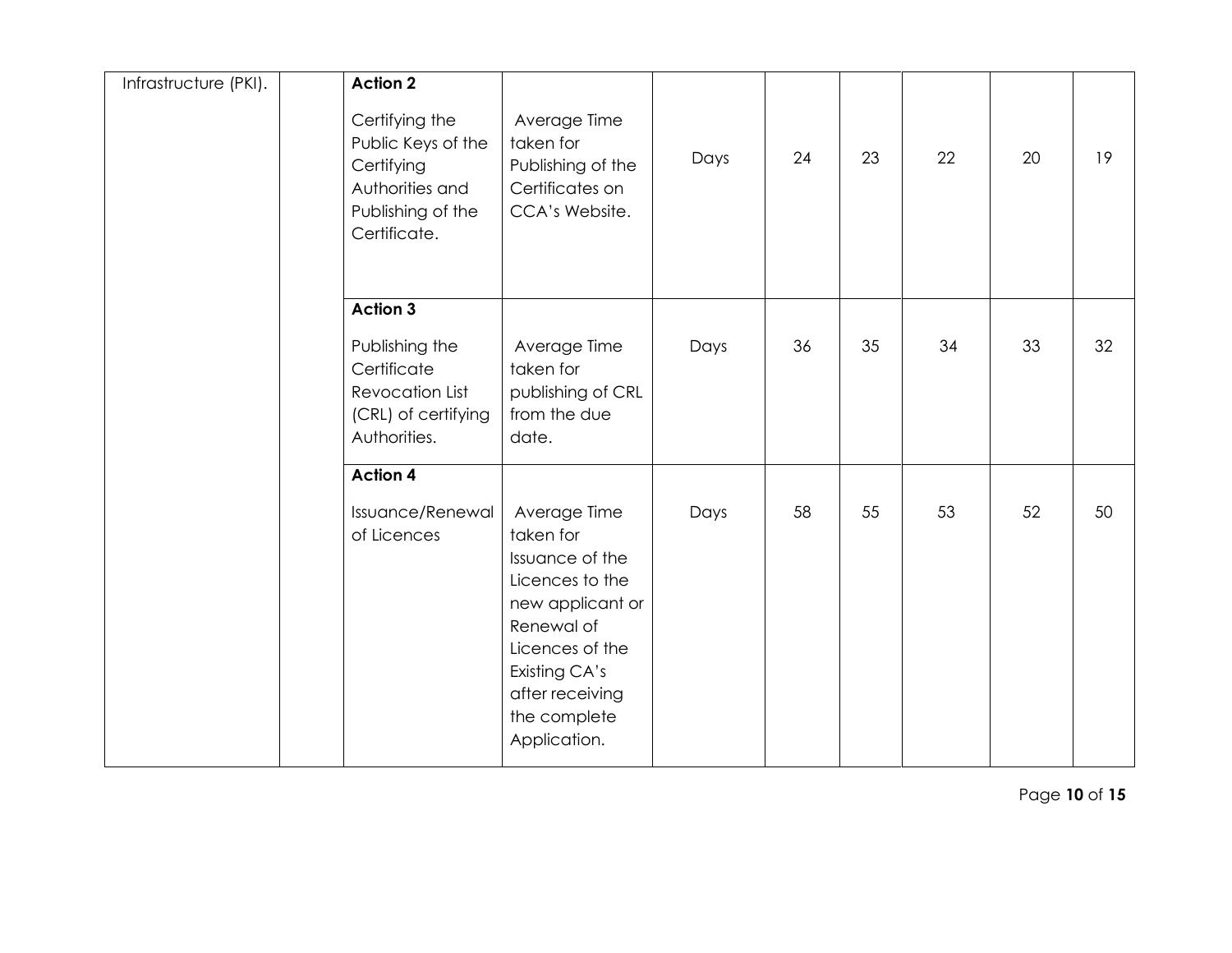|                                                                                                  |    | <b>Action 5</b><br>Up-gradation of<br>standards to<br>change the<br>Hashing Algorithm<br>from SHA-1 to<br>SHA-2                    | Completion of<br>implementation<br>of Hashing<br>Algorithm to<br>$SHA-2$ | Date   | $\overline{\phantom{0}}$ |    | 15 <sup>th</sup><br>March<br>2012 |    |    |
|--------------------------------------------------------------------------------------------------|----|------------------------------------------------------------------------------------------------------------------------------------|--------------------------------------------------------------------------|--------|--------------------------|----|-----------------------------------|----|----|
| Objective 2<br>• To create<br>awareness about<br>the authentication<br>techniques in the<br>PKI. | 19 | <b>Action 1</b><br>To Facilitate the<br>awareness<br>programmes on<br>Digital<br>Signature/IT Laws<br>in various<br>organisations. | Awareness<br>Programmes<br>Facilitated.                                  | Number | 13                       | 15 | 12                                | 13 | 14 |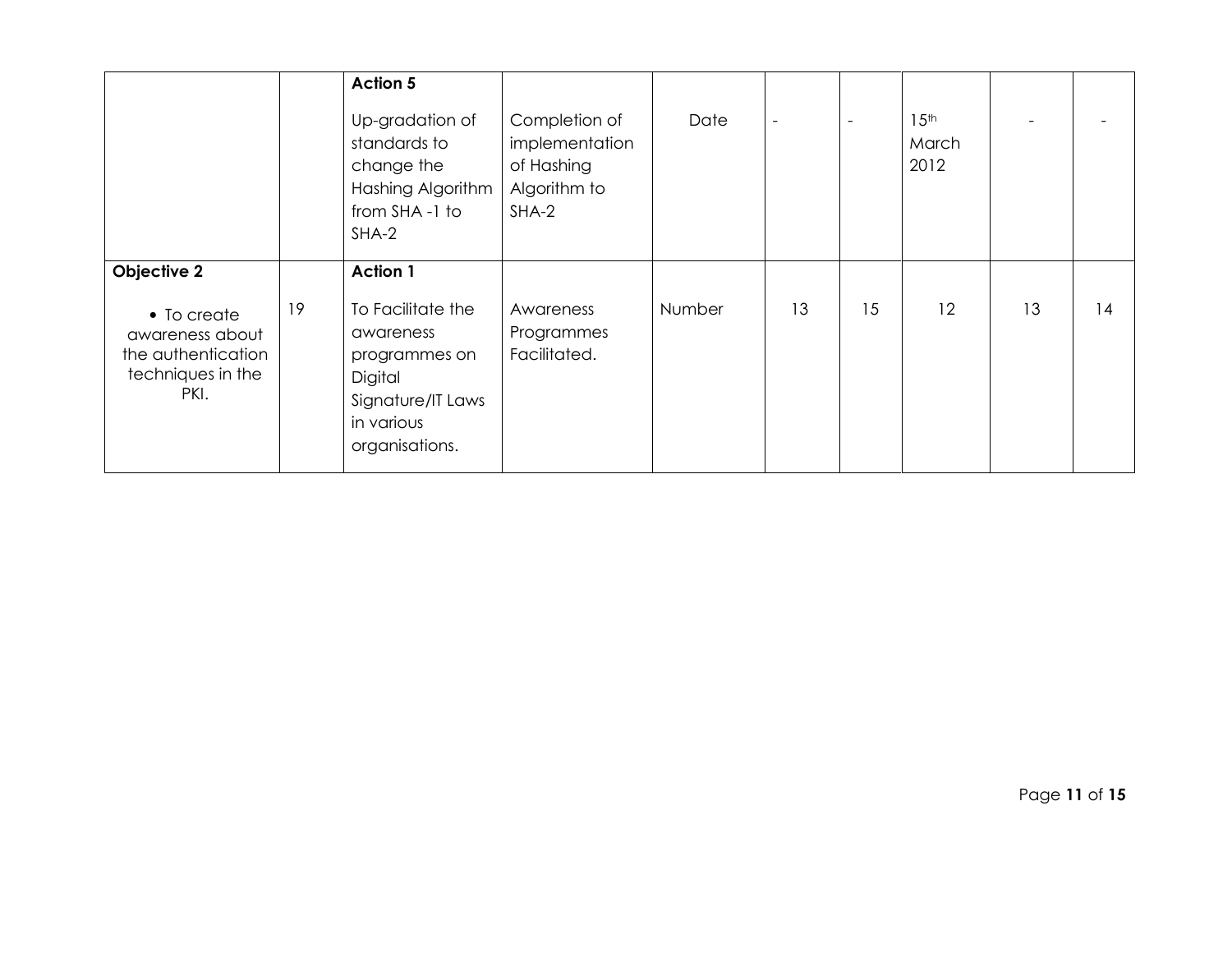#### **SECTION 4:** Description and Definition of Success Indicators and Proposed Measurement Methodology

| <b>Success indicators</b>                                                     | <b>Description and definition</b>                                                                                                                                                                                                                                                                                                                                                                                                                                                             | <b>Measurement</b><br>methodology                                |
|-------------------------------------------------------------------------------|-----------------------------------------------------------------------------------------------------------------------------------------------------------------------------------------------------------------------------------------------------------------------------------------------------------------------------------------------------------------------------------------------------------------------------------------------------------------------------------------------|------------------------------------------------------------------|
| Number of Certifying<br>Authorities audited                                   | The physical and technical infrastructure audit of Certifying<br>Authorities is undertaken to check the compliance with the<br>provisions of the Information Technology Act, 2000, Rules,<br>Regulations and Guidelines issued under it.                                                                                                                                                                                                                                                      | Number of Certifying Authorities<br>audited.                     |
| Average Time taken for<br>Publishing of the Certificates<br>on CCA's Website. | The Public Key of the Certifying Authorities is Certified by<br>CCA as per provisions of the Information Technology Act,<br>2000. Request for such Certification are received from the<br>Certifying authorities on start of their operations as well as<br>during the course of time in case of change in any of the<br>field in the Certificate. The Public Key Certificate of the<br>Certifying Authorities is Published on CCA's Website for<br>Authentication and Verification Purposes. | Average Time taken for Publishing<br>the Public Key Certificate. |
| Average Time taken for<br>publishing of CRL from the<br>due date.             | The Certificate Revocation List of the Revoked Certificate is<br>Published on the CCA's Website. The CRL is published<br>before the last date of the Validity period of the current CRL<br>or in between also whenever there is a Certificate<br>Revocation request from the Certifying Authority. The<br>relaying parties check the status of the Certificate before<br>the Verification.                                                                                                    | Average Time taken for Publishing<br>the CRL.                    |

Page 12 of 15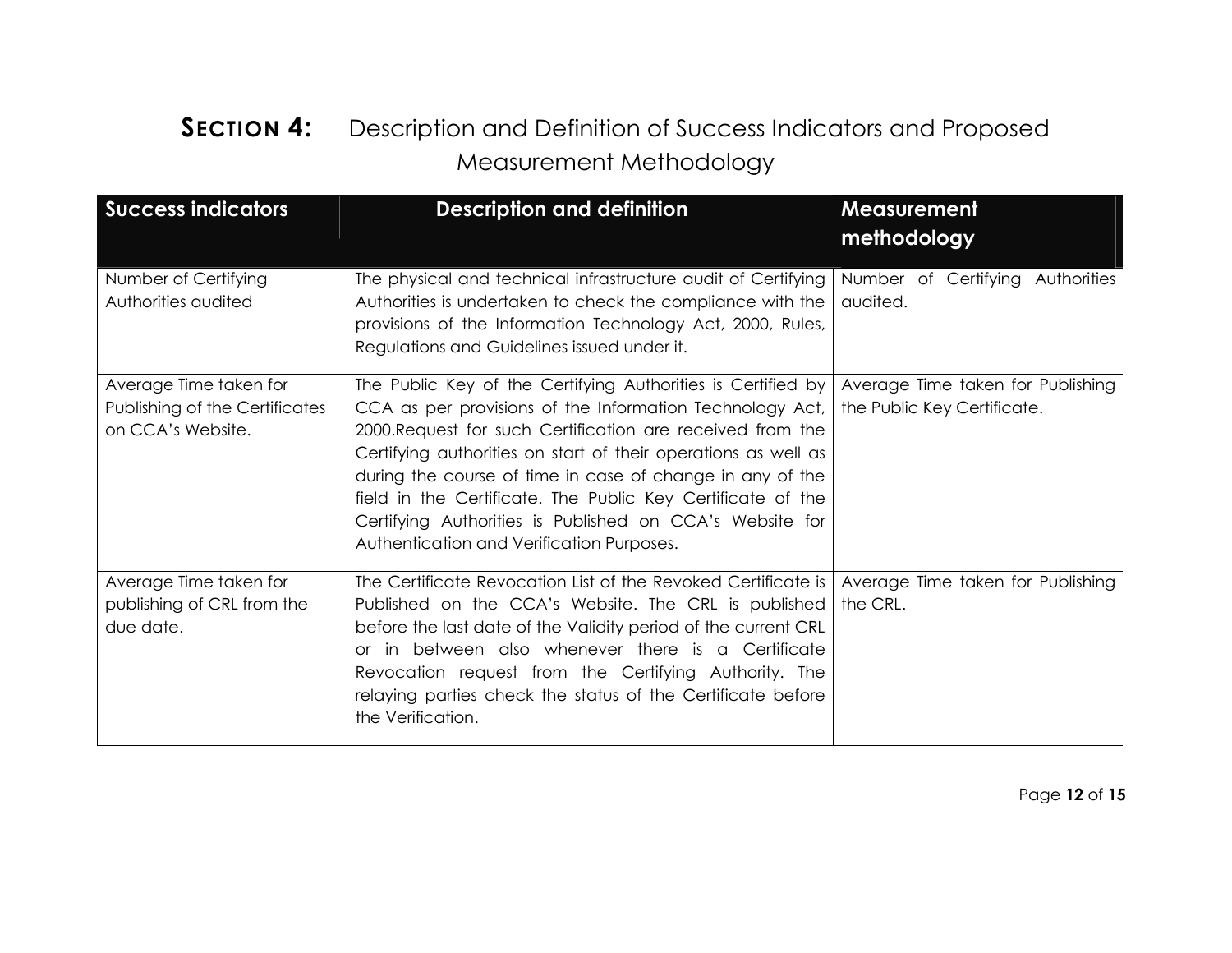| Average Time taken for<br>Issuance of the Licences to<br>the new applicant or<br>Renewal of Licences of the<br>Existing CA's after receiving<br>the complete Application. | The Licence to the Certifying Authority is Granted as per the<br>provisions of the Information Technology Act, 2000, Rules,<br>Regulations and Guidelines issued<br>under it. Any<br>individual/Firms/Company can make a request for grant of<br>Licence on fulfilment of various conditions/requirements as<br>per the Information Technology Act, 2000.                                                                                  | Average Time taken for Granting<br>the new licence /Renewal of the<br>licence.        |
|---------------------------------------------------------------------------------------------------------------------------------------------------------------------------|--------------------------------------------------------------------------------------------------------------------------------------------------------------------------------------------------------------------------------------------------------------------------------------------------------------------------------------------------------------------------------------------------------------------------------------------|---------------------------------------------------------------------------------------|
|                                                                                                                                                                           | Renewal of the licence needs to be granted on request to<br>the existing Licensed Certifying Authorities as per the<br>Information Technology Act, 2000.                                                                                                                                                                                                                                                                                   |                                                                                       |
| Completion of<br>implementation of Hashing<br>Algorithm to SHA-2                                                                                                          | Currently, Hashing Algorithm SHA-1 (160 Bits) is used for<br>creation of Digital Signatures by Subscribers. Stronger<br>Hashing Algorithm SHA-2 (256 Bits) is required for providing<br>improved security against various attacks.                                                                                                                                                                                                         | Date<br>of<br>completion<br>of<br>implementation<br>Оf<br>Hashing<br>Algorithm SHA-2. |
| Awareness Programmes<br>Facilitated.                                                                                                                                      | Various Organisations conduct awareness programmes for<br>users, police, judicial officers and other Government officers<br>to create awareness about the Digital Signatures, use of<br>technology and the associated legal aspects. Organisations<br>are Facilitated by providing resources which include<br>technical Support by way of providing Speakers/ Course<br>content and/or Financial supports by providing requisite<br>funds. | Number of awareness<br>programmes Facilitated.                                        |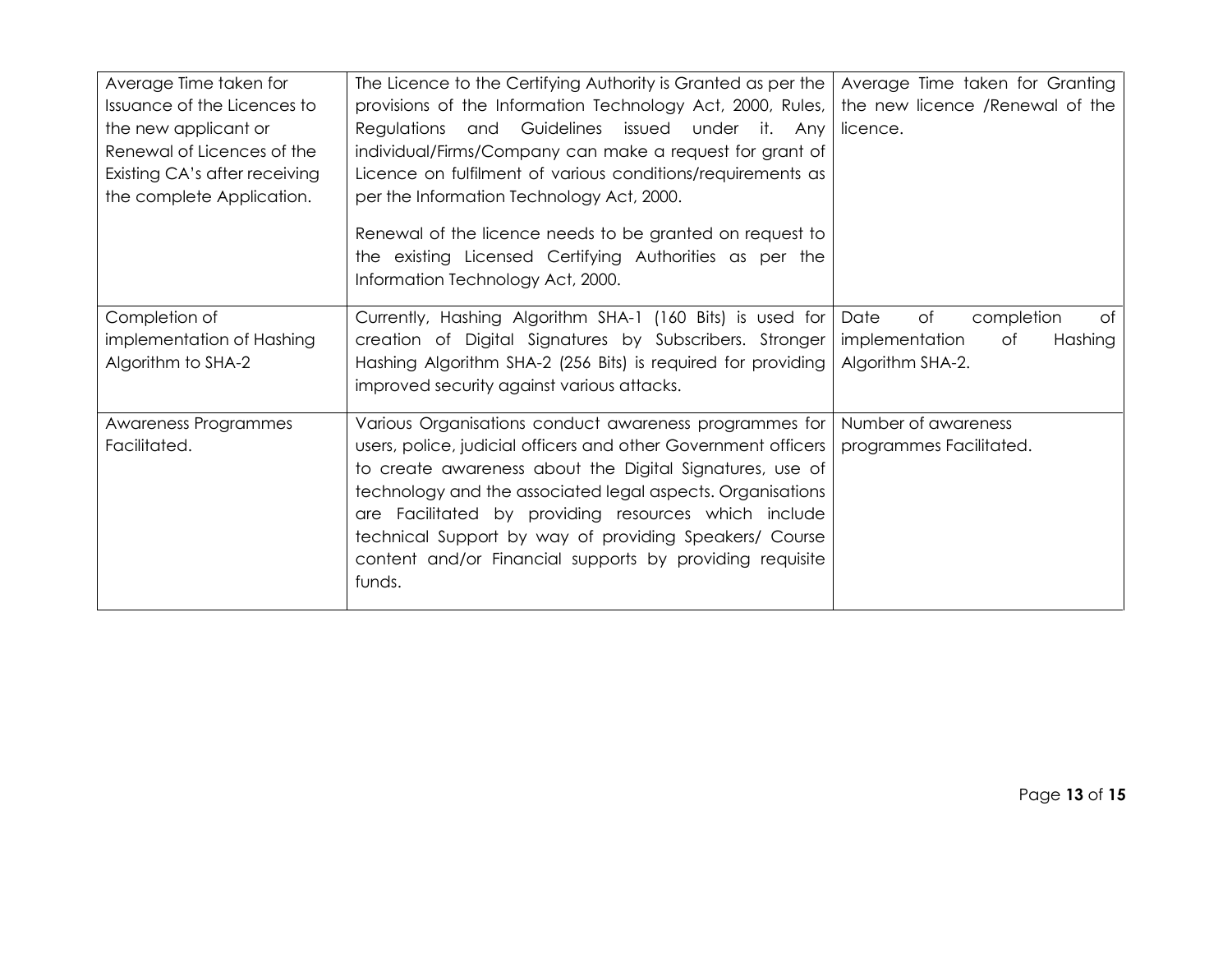### SECTION 5:

#### Specific Performance Requirements from other Departments

| Departments | <b>Relevant Success</b><br>Indicator | What do you<br>need? | Why do you need it? | How<br>much you<br>need? <sup>1</sup> | What happens if you do not<br>get it? |
|-------------|--------------------------------------|----------------------|---------------------|---------------------------------------|---------------------------------------|
| ____        |                                      |                      |                     |                                       |                                       |

Page 14 of 15